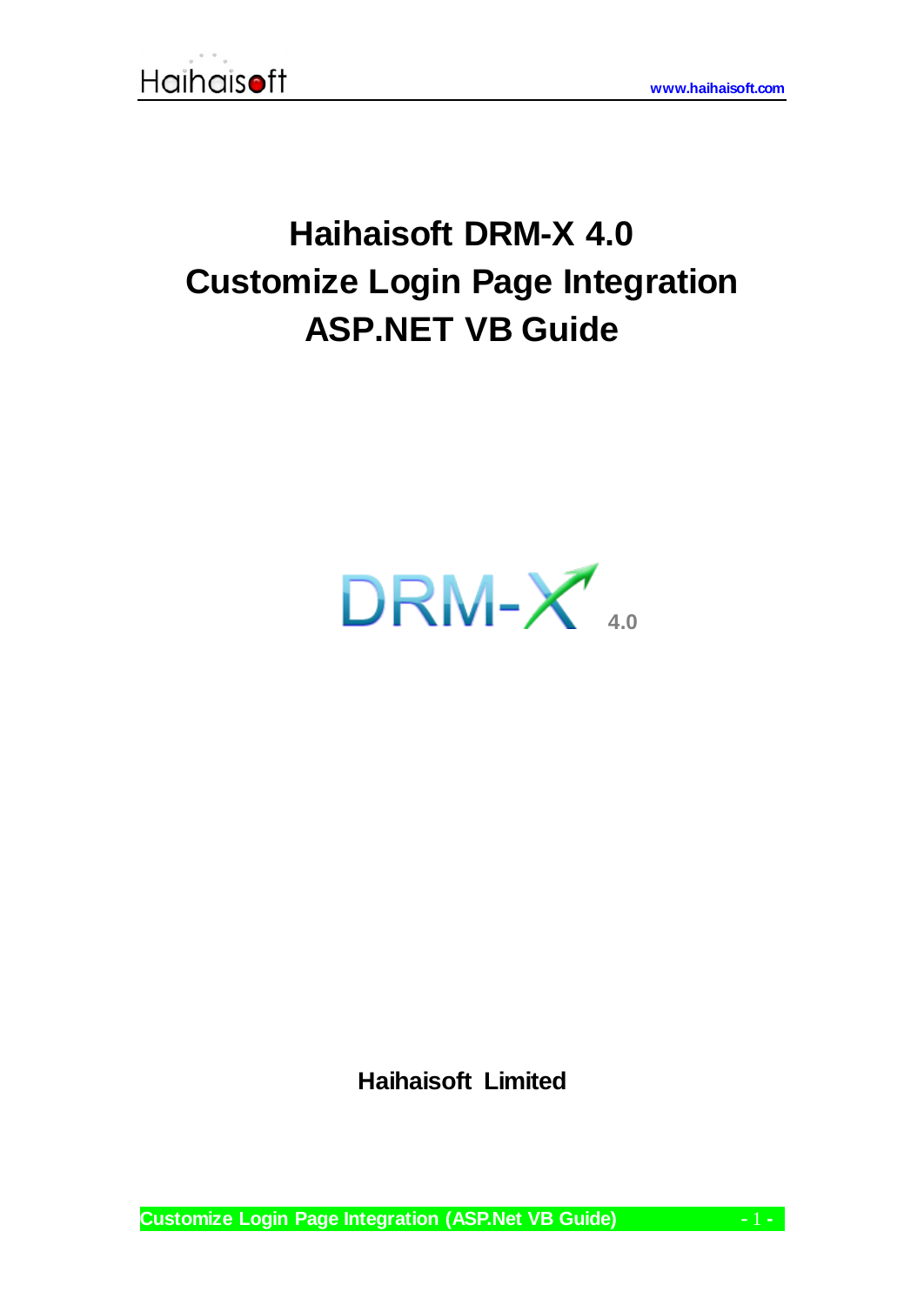**[www.haihaisoft.com](http://www.haihaisoft.com/)**

# **Table of Contents**

| WHAT NECESSARY BEFORE INTEGRATION? 3              |
|---------------------------------------------------|
|                                                   |
|                                                   |
|                                                   |
|                                                   |
|                                                   |
|                                                   |
|                                                   |
| STEP5. SET DRM-X WEBSITE INTEGRATION PARAMETERS11 |
|                                                   |
| STEP7. OPEN YOUR CONTENTS PROTECTED BY DRM-X  14  |
|                                                   |
| EXPERT SUPPORT FROM HAIHAISOFT 16                 |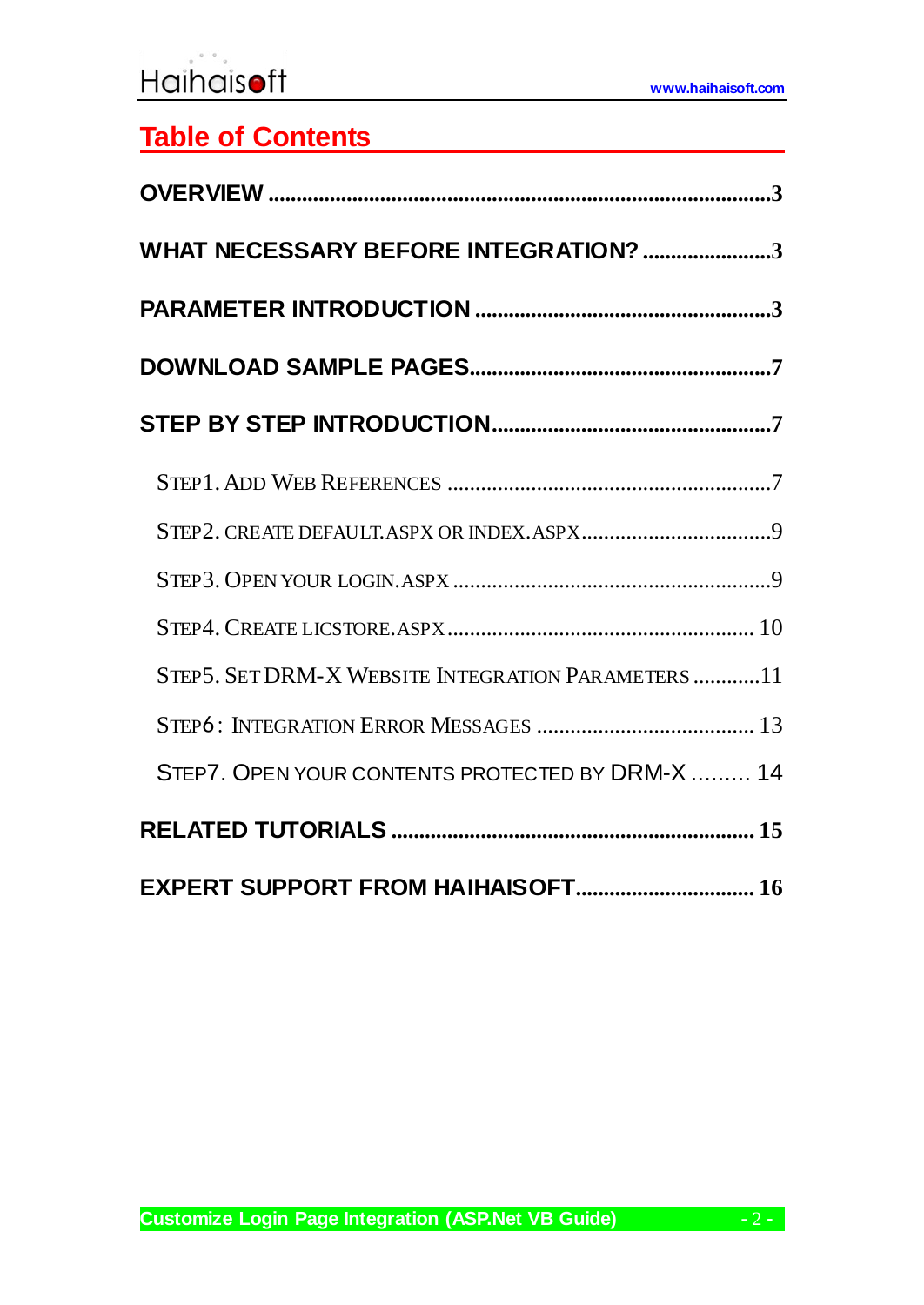# <span id="page-2-0"></span>**Overview**

<span id="page-2-1"></span>After custom login page integration, your users just need to register and login on your own website. It will open your website's DRM window when the user opens your protected content.

For the integration, you need to create a new custom login page or modify your existed login page. It requires some code work. But don't worry, very simple.

All that you need to do is to call the **getLicenseRemoteToTableWithVersion** function. You can get the details about DRM-X 4.0 XML Web Service interface by the link below:

<http://4.drm-x.com/haihaisoftLicenseservice.asmx>

# **What necessary before integration?**

### **1. DRM-X Account**

You need to have a DRM-X 4.0 Premier, Business or Enterprise before you can integrate with your platform. DRM-X 4.0 personal account users can manage its users on [4.drm-x.com](http://4.drm-x.com/) instead.

Click the link below to see the DRM-X Account Comparison. <http://www.drm-x.com/Fees-Compare-4.0.aspx>

#### <span id="page-2-2"></span>**2. User database, login page and register page.**

You should setup a database that can store your users' information if you want to integrate with DRM-X 4.0 platform. You also need to create user custom login page for your users to login.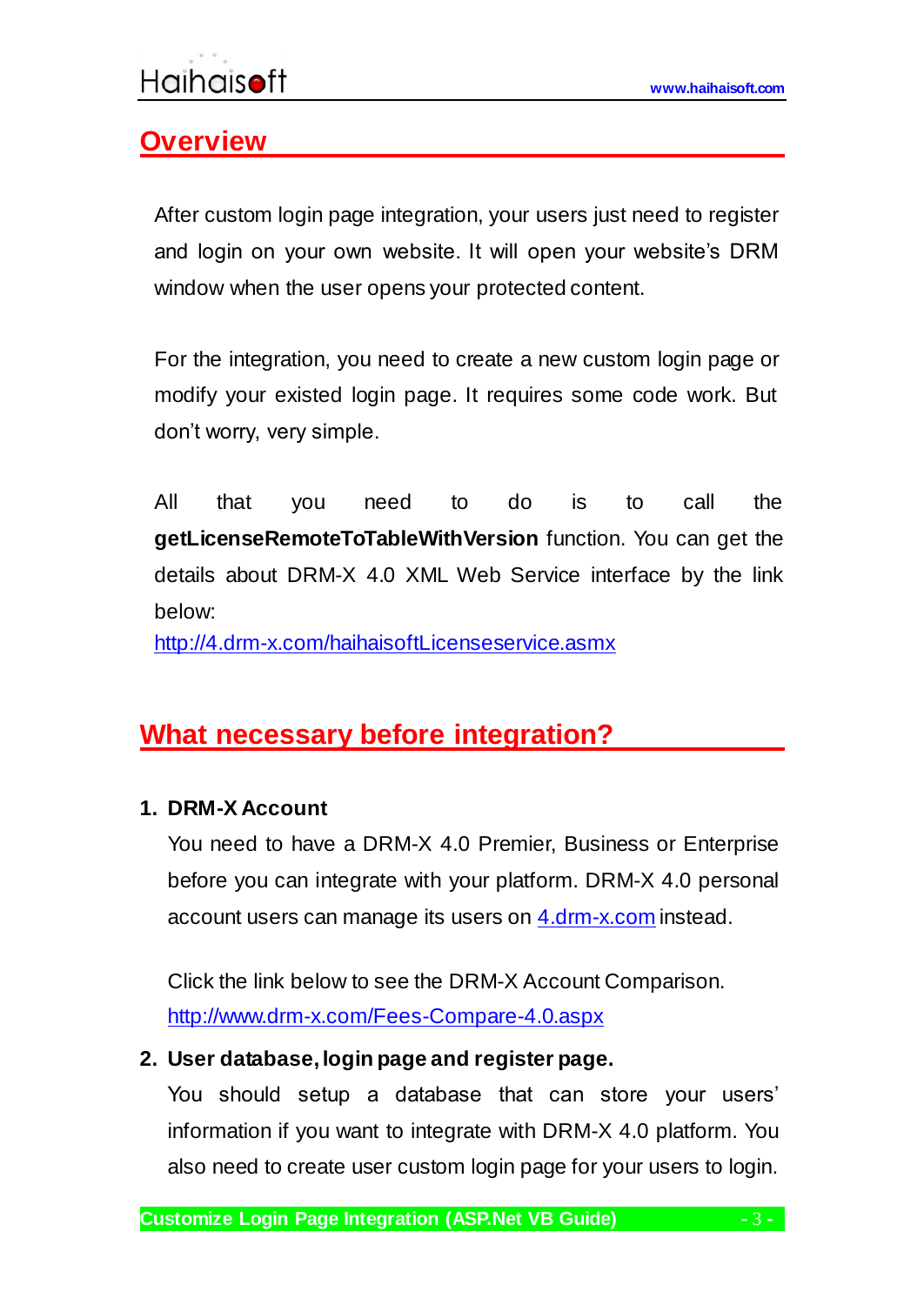## **Parameter Introduction**

The parameter in blue color is required field. You can set the others into 'N/A' (means empty) or enter the correct value.

- **AdminEmail:** your login Email of DRM-X 4.0 Account.
- **WebServiceAuthStr:** the Web Service Authenticate String for DRM-X web service. The value you set here must be the same with the one on your DRM-X 4.0 account.

Steps to setup:

- 1. Login your DRM-X 4.0 account.
- 2. Click the **Account Settings** in the left panel and choose the **Website Integration Preferences**, as shown in the screenshot below:

|    | <b>Account Home</b>     | <b>Account Settings</b>     |                                        |
|----|-------------------------|-----------------------------|----------------------------------------|
|    | <b>User Group</b>       | Account Information         | Preferences                            |
|    | License Profile         | <b>Contact Information</b>  | <b>Payment Preferences</b>             |
|    | <b>Rights</b>           | Change Password             | <b>Currency Preferences</b>            |
|    | <b>Users</b>            | <b>Notification</b>         | <b>Website Integration Preferences</b> |
| ΛÎ | Reports                 | <b>Renew Service</b>        | <b>End User Settings</b>               |
|    | <b>Account Settings</b> | Select another package here | Manage Blacklist                       |
|    | <b>Protect File</b>     |                             | <b>Force Use Latest Xvast Browser</b>  |

3. Select **Custom login page integration** and enter the **Web Service Authenticate String**. As shown in the screenshot below: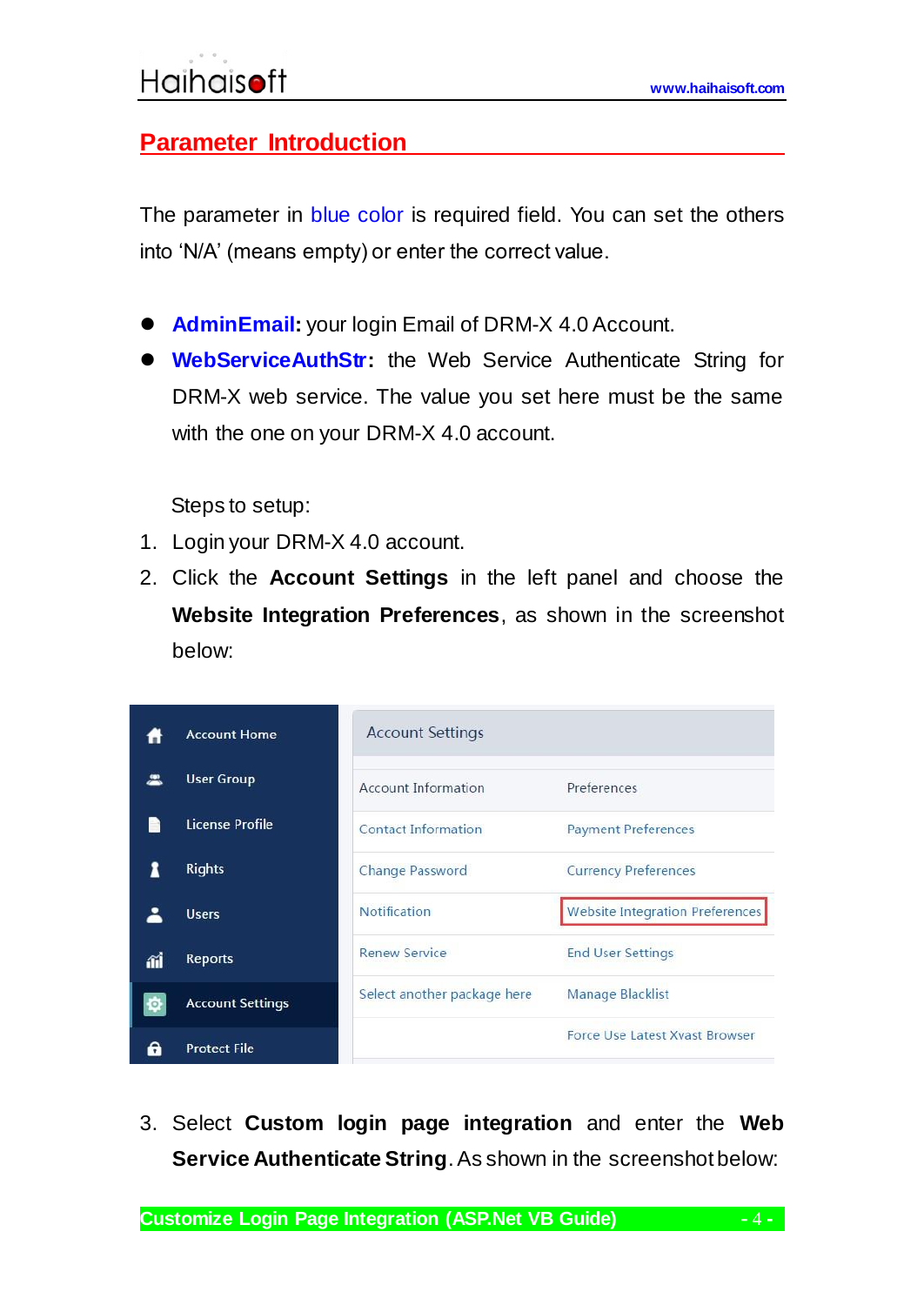| <b>Haihaisoft</b> |  |
|-------------------|--|

| Profile - Website Integration Preferences                                                   |                                                                                                                                                                                                                                                                                                                                                                                                       |
|---------------------------------------------------------------------------------------------|-------------------------------------------------------------------------------------------------------------------------------------------------------------------------------------------------------------------------------------------------------------------------------------------------------------------------------------------------------------------------------------------------------|
| <b>Integration Method: Integration Help</b>                                                 |                                                                                                                                                                                                                                                                                                                                                                                                       |
| OSynchronize user integration                                                               | Custom login page integration                                                                                                                                                                                                                                                                                                                                                                         |
| code work. (Not Recommend, only for advanced users)<br>string to access DRM-X web service.) | protect the password with strong encryption. It's secure and easy. (Recommend for most users)<br>Custom login page integration is when user acquiring license, it will pop up your website DRM<br>login window to acquire license. It requires you create a new DRM login page. It requires more<br>Please set a Web Service Authentication String for DRM-X web service (DRM-X need you provide this |
| 123qwe                                                                                      |                                                                                                                                                                                                                                                                                                                                                                                                       |
| when acquiring license)                                                                     | Please enter License URL(Must begin with http:// or https://) (License URL is the url used by pop window                                                                                                                                                                                                                                                                                              |
| Submit<br>Cancel                                                                            |                                                                                                                                                                                                                                                                                                                                                                                                       |

4. Click the **Submit** button below and you will get the message shown on the picture below:

| Profile - Website Integration Preferences   |                               |
|---------------------------------------------|-------------------------------|
| <b>Integration Method: Integration Help</b> |                               |
| OSynchronize user integration               | Custom login page integration |

 **GroupID:** the ID of your Group created in your DRM-X account. You can find GroupID value in Users Group of DRM-X Account.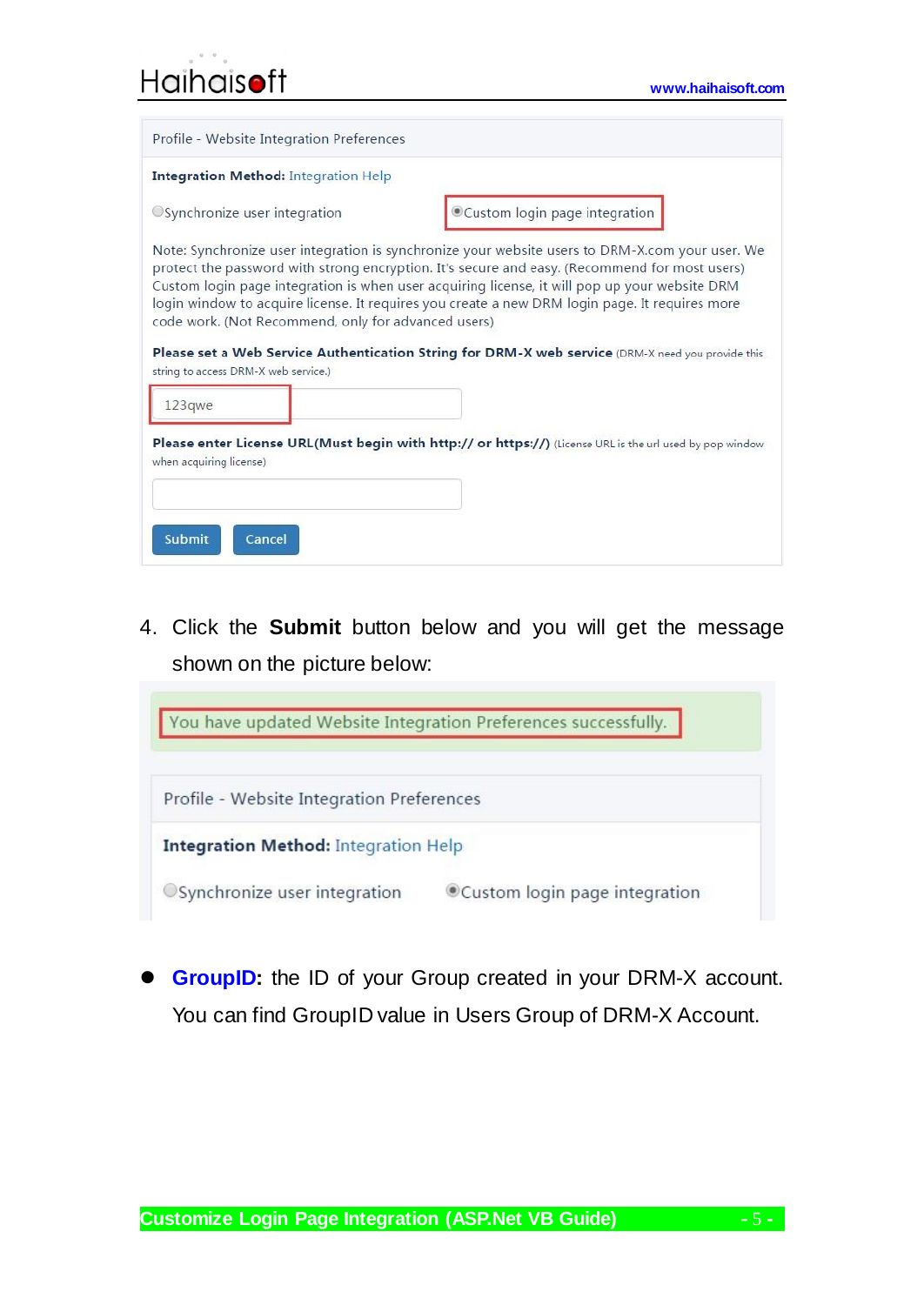### **[www.haihaisoft.com](http://www.haihaisoft.com/) My Groups Account Home User Group** Group ID Group Name **License Profile** R 10933 Basic Group(A sample group) 1 **Rights**

Note: in the code you just need to enter one Group ID, and the users signed up on your website will be added into group directly. You can manually change the group they belong to in your DRM-X account if you want.

- **UserLoginName:** the username or unique UserID in your user database.
- **UserFullName:** the Full Name of User. This parameter is option. You can leave this UserFullName parameter to blank, or just set it value to N/A.
- **ProfileID:** the ID of the profile you create on DRM-X. DRM-X 4.0 provides this parameter.
- **ClientInfo:** the basic client information of your users. DRM-X 4.0 provides this parameter.
- **RightsID:** the ID of rights that you created in your DRM-X 4.0 Accounts. DRM-X provides this parameter.
- **IP:** address of your user which acquire license. You can provide this Parameter, or input N/A.
- **Platform:** the operating system of end user, DRM-X will return value: Windows 2000, Windows Server 2003, Windows XP, Windows Vista, Windows 7, Windows 8, Windows 10 or Mac
- **ContentType:** the type of protected content, DRM-X 4.0 will return Audio/Video or PDF.
- **yourproductid:** the ProductID in your system, please set it in License Profile.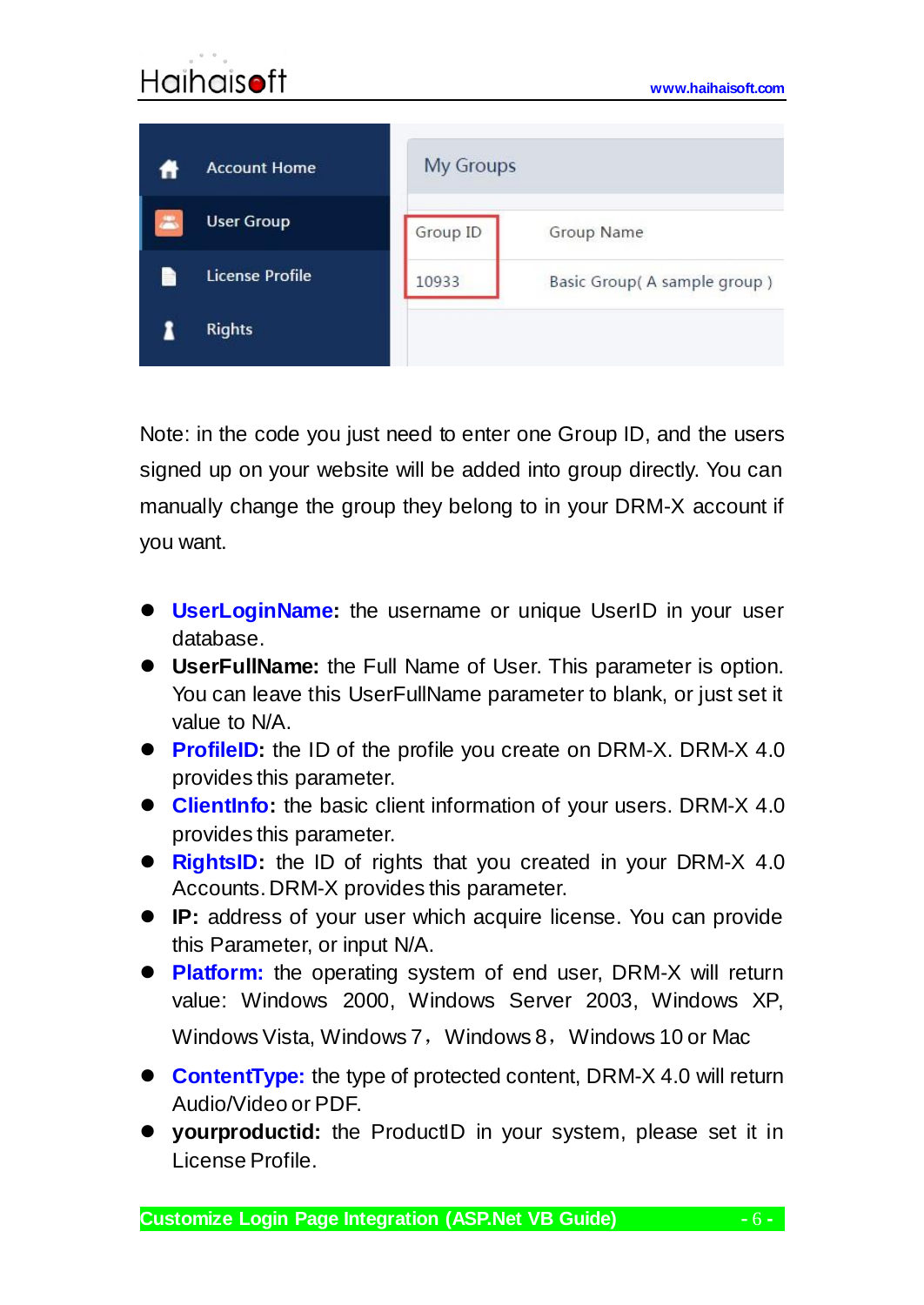

 **Version:** Xvast browser version, DRM-X 4.0 provides this parameter.

### <span id="page-6-0"></span>**Download Sample Pages**

You can download the sample pages by clicking the link below: **[https://www.drm-x.com/download/DRM-X\\_4.0\\_Integration/DRM-X](https://www.drm-x.com/download/DRM-X_4.0_Integration/DRM-X_4.0_Custom_Login_Page_Integration_VB.zip) [\\_4.0\\_Custom\\_Login\\_Page\\_Integration\\_VB.zip](https://www.drm-x.com/download/DRM-X_4.0_Integration/DRM-X_4.0_Custom_Login_Page_Integration_VB.zip)**

## <span id="page-6-1"></span>**<u>Step by Step Introduction</u>**

#### <span id="page-6-2"></span>**Step1. Add Web References**

In Visual Studio.net, please Add Web References in Solution Explorer. Steps to setup:

1. Right click on the **Solution** and choose the **Add Web References** in the dropdown list, shown as the screenshot below:



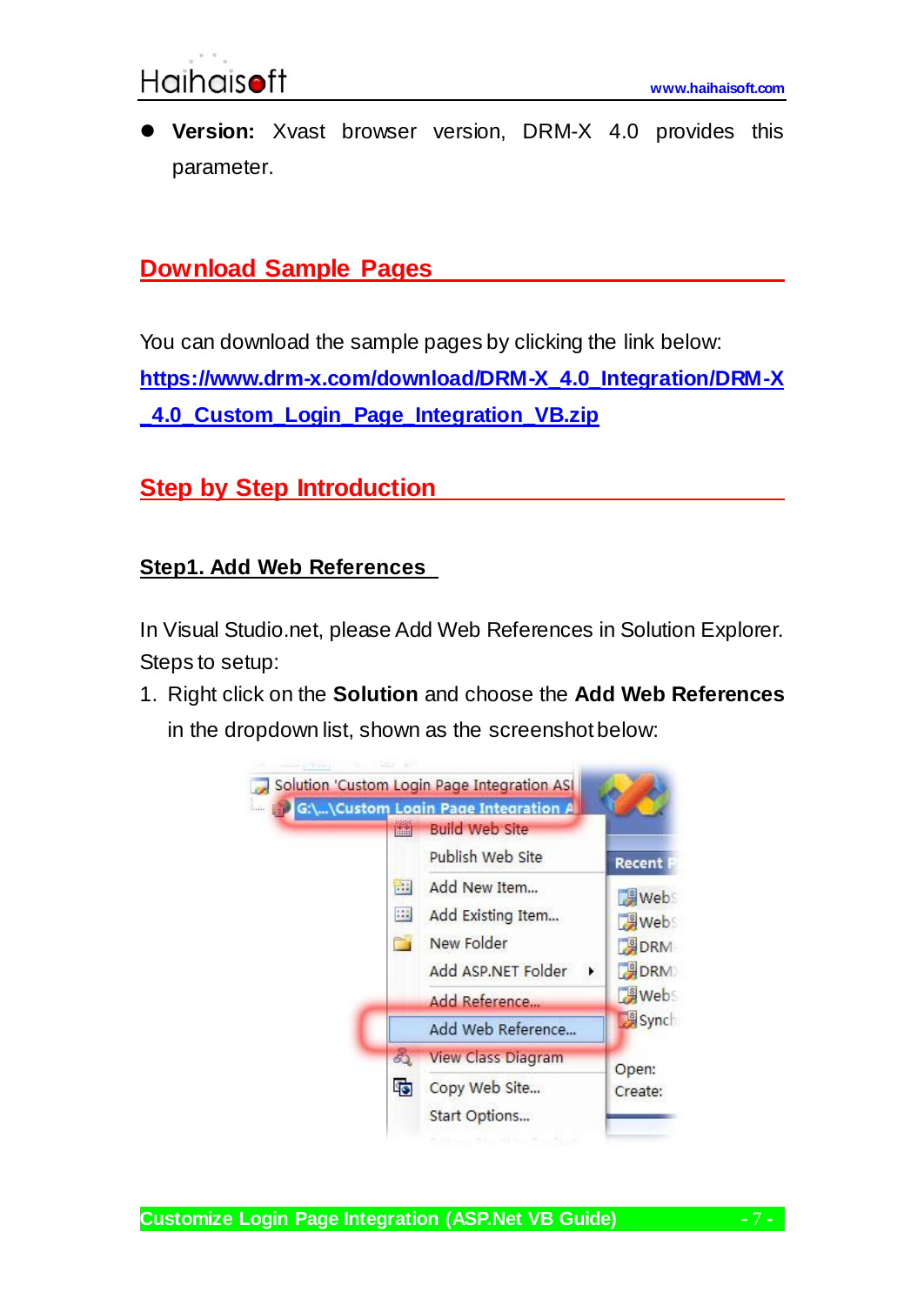2. Input the URL of DRM-X XML Web Service:

<http://4.drm-x.com/haihaisoftlicenseservice.asmx> and click the **Go** 

#### button at right. As shown below:



3. Rename the Web reference into **drm** and click the **Add References** button on the right.



4. Added successfully



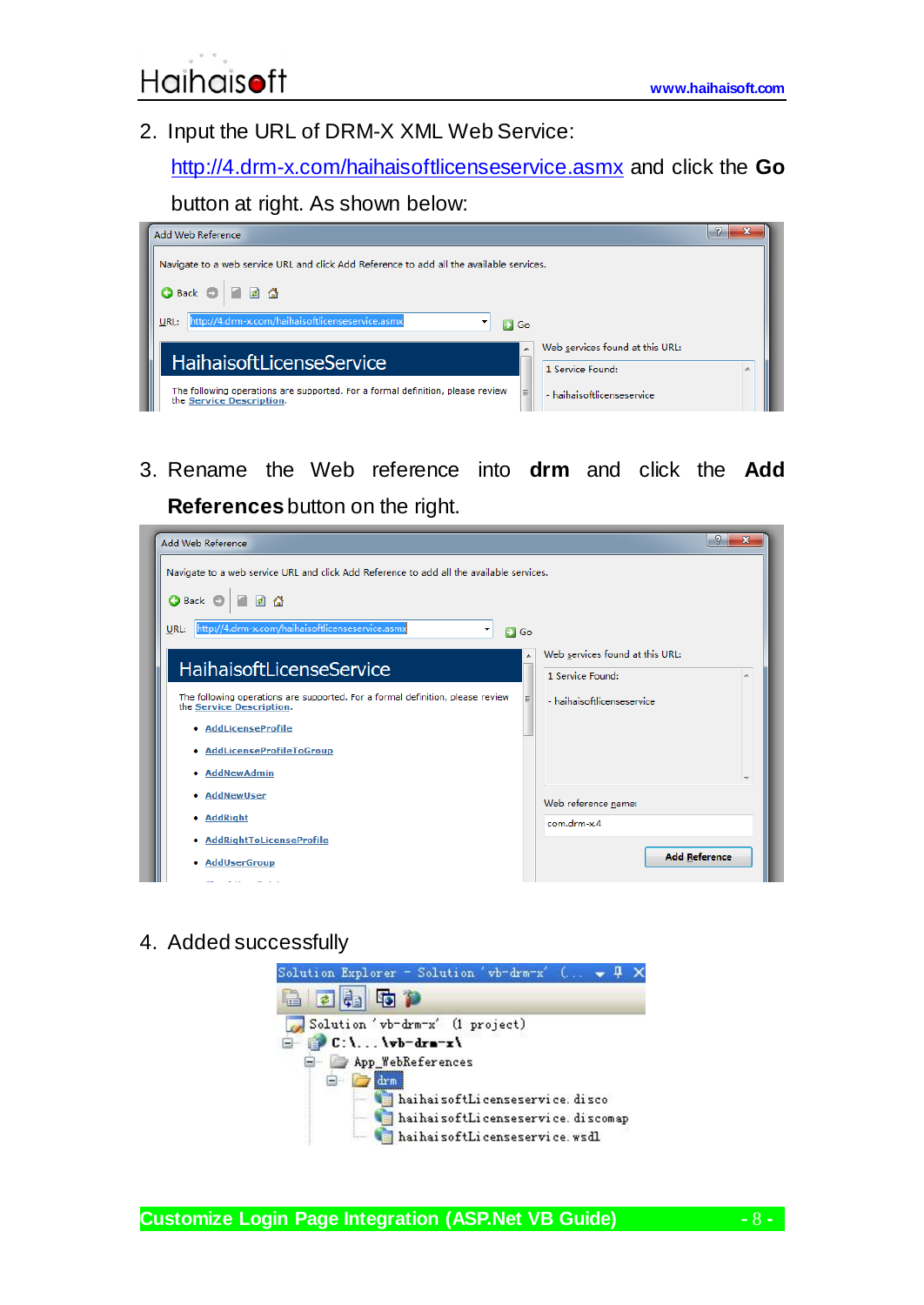#### <span id="page-8-0"></span>**Step2. create default.aspx or index.aspx**

As usual, we use this page for storing the value of Profileid, clientinfo, Platform and ContentType which are passed from DRM-X when user open the protected files. In this tutorial, we use session to do the job. You can also use cookie instead. Below is the sample code:

 Protected Sub Page\_Load(ByVal sender As Object, ByVal e As System.EventArgs) Handles Me.Load

> Session("profileid") = Request.Form("profileid").ToString() Session("clientinfo") = Request.Form("clientinfo").ToString() Session("Platform") = Request.Form("platform").ToString() Session("ContentType") = Request.Form("contenttype ").ToString() Session("Return\_url") = Request.Form("return\_url").ToString()

'DRM-X will provide the value above when users open your protected files.

Response.Redirect("login.aspx")

#### End Sub

#### <span id="page-8-1"></span>**Step3. Open your login.aspx**

#### Sample code:

Protected Sub Login2\_Authenticate(ByVal sender As Object, ByVal e As System.Web.UI.WebControls.AuthenticateEventArgs) Handles Login2.Authenticate If Login2.UserName = "testuser" And Login2.Password = "123456" Then 'Here is the sample code, in your code, you should read the username and password from your database. 'Authenticate Successfully Response.Redirect("licstore.aspx") Else Response.Write("Password or Username is incorrect!") End If End Sub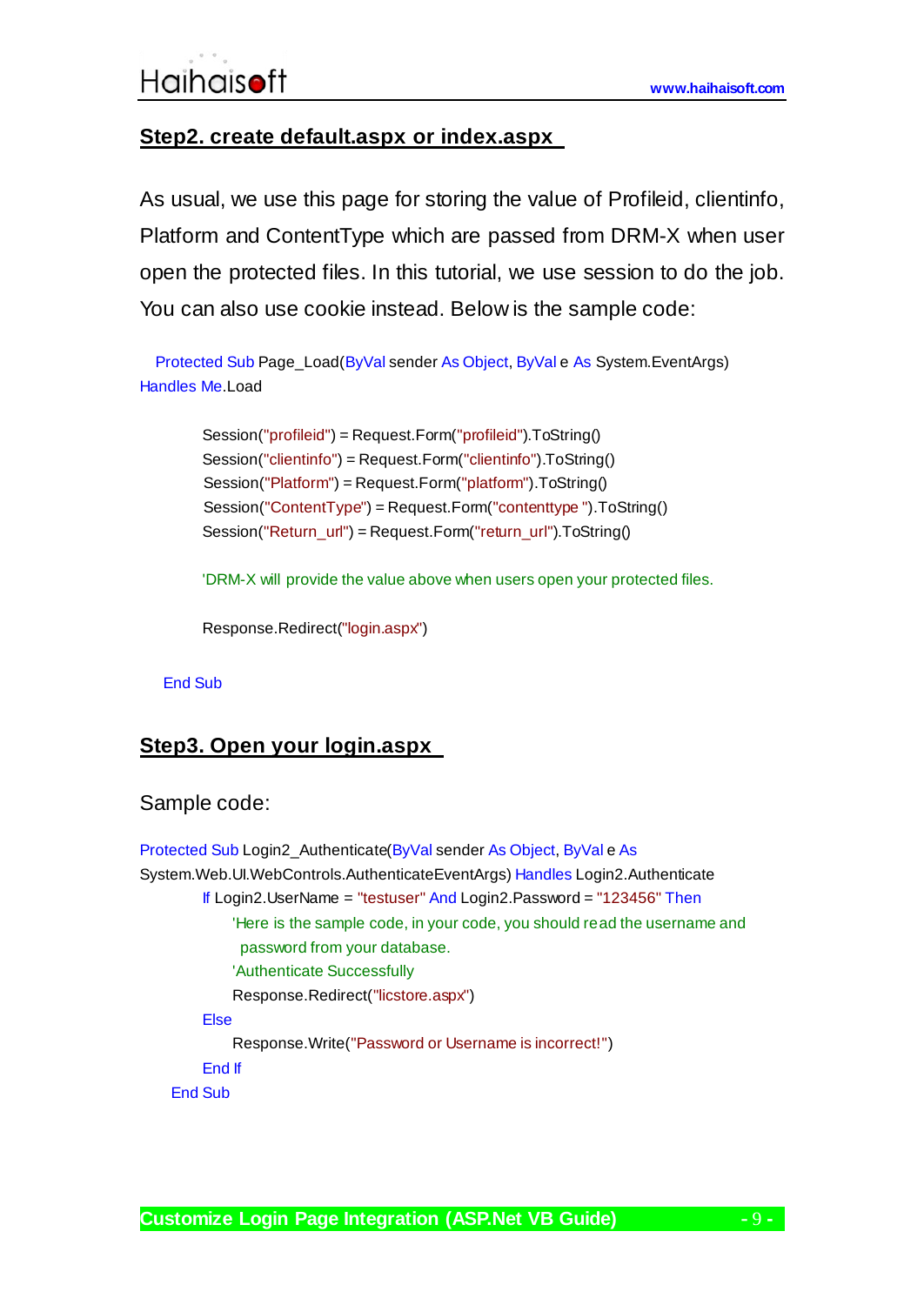#### <span id="page-9-0"></span>**Step4. Create licstore.aspx**

First, you should add the path or url of the encrypted file into the lable

```
'title' in 'LicStore.aspx'.
<%@ Page Language="VB" AutoEventWireup="false"
CodeFile="licstore.aspx.vb" Inherits="licstore" \frac{1}{2}\frac{\text{th}}{\text{m} \cdot \text{m} \cdot \text{m}} xmlns="http://www.w3.org/1999/xhtml" >
\langlehead runat="server">
      <title><% =Session["Return_url"] %>></title>
\langle/head>
\langlehody\rangle\frac{1}{20} =License \frac{1}{20}\langle form id="form1" runat="server">
      \langlediv\rangle\langle \text{asp:Label runat} = \text{server} \text{ID} = \text{txtxtk}Message">\langle \text{asp:Label} \rangle\langle /div>
      \langle / form\rangle\langle/body>
\langle/html\rangle
```
In licstore.aspx.vb, use the **[getLicenseRemoteToTableWithVersion](http://3.drm-x.com/haihaisoftlicenseservice.asmx?op=getLicenseRemoteToTableWithVersion)** function.

#### Please add the sample code below:

```
Partial Class licstore
   Inherits System.Web.UI.Page
   Public License As String 
   Private Sub Page_Load(ByVal sender As System.Object, ByVal e As System.EventArgs) 
  Handles MyBase.Load
         Dim AdminEmail As String = "jason@haihaisoft.com"
         'AdminEmail is your login Email of DRM Account.
         Dim WebServiceAuthStr As String = "123456"
         'WebServiceAuthStr is the Web Service Authenticate String for DRM-X web service. 
         Dim ProfileID As String = Session("profileid") 'DRM-X Provides the value.
         Dim Clientinfo As String = Session("clientinfo") 'DRM-X Provides the value.
         Dim RightsID As String = "390" 'DRM-X Provides the value.
         Dim UserLoginName As String = "testuser"
         'UserLoginName is the username or unique UserID in your user database.
```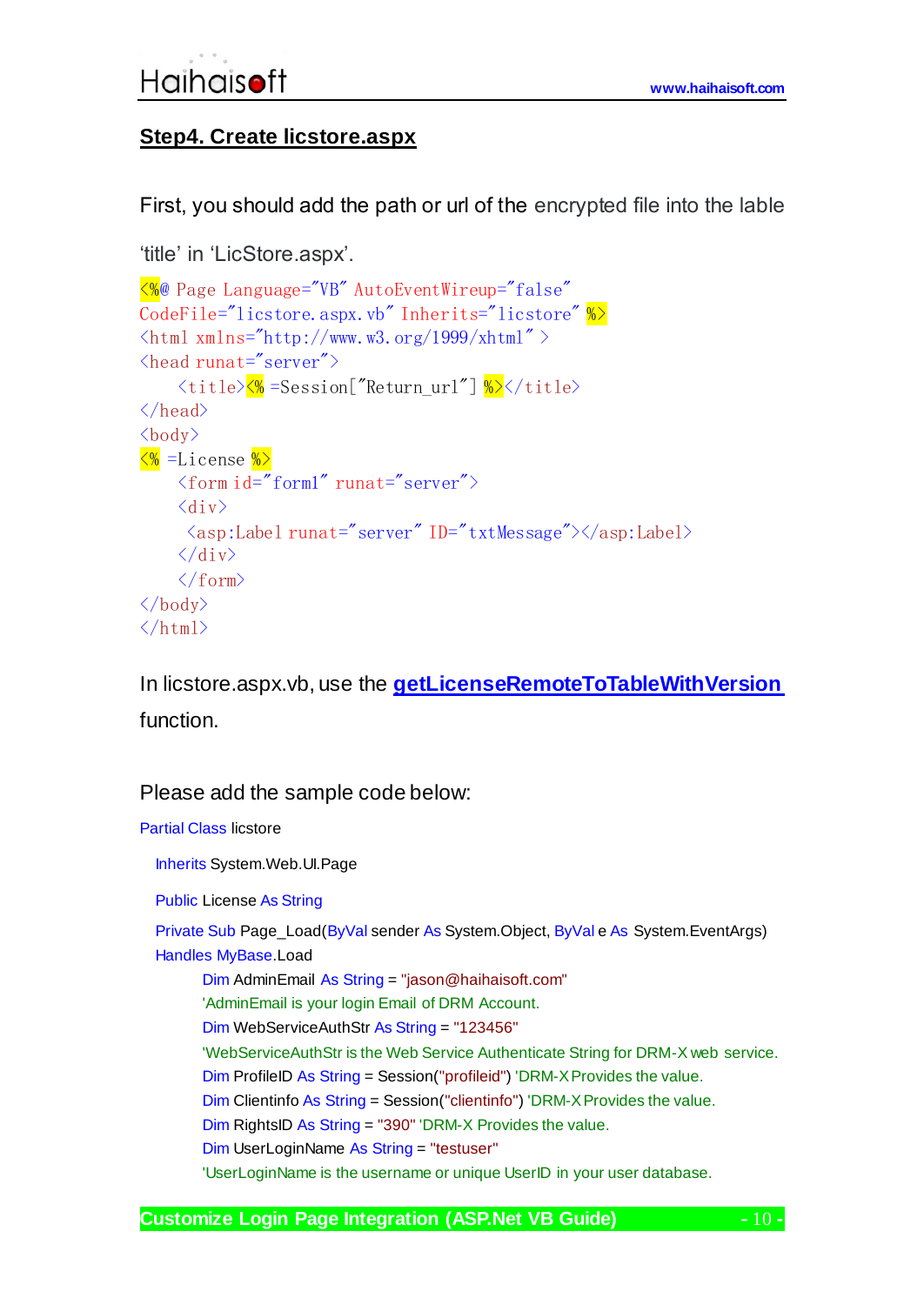# **[www.haihaisoft.com](http://www.haihaisoft.com/)**

```
 Dim UserFullName As String = "test"
 'UserFullName is the Full Name of User. This parameter is option. You can leave this 
 UserFullName parameter to blank, or just set it value to N/A.
 Dim GroupID As String = "267"
 'GroupID is the ID of your Group that you created in your DRM-X Accounts. Your can 
 find GroupID value in Users Group of DRM-X Accounts.
 Dim Message As String
 'Message is the license information, like license rights information returned from 
 DRM-X web service. 
Dim IP As String = Request.UserHostAddress
Dim Platform As String = Session("platform") 'DRM-X Provides the value.
 Dim ContentType As String = Session("contentType") 'DRM-X Provides the value.
Dim Version As String = Session("Version") '
 Dim DRMService As New drm.HaihaisoftLicenseService
 License = DRMService.getLicenseRemote(AdminEmail, WebServiceAuthStr, 
ProfileID, Clientinfo, RightsID, UserLoginName, UserFullName, GroupID, Message, 
IP, Platform, ContentType, Version)
 txtMessage.Text = Message
```
End Sub

End Class

In licstore.aspx:

You should add  $\langle\% \rangle$  =license %> into the  $\langle\text{body}\rangle \langle\% \rangle$  body>. And you must add <% =Session["Return\_url"] %> into the <title> tag.

#### <span id="page-10-0"></span>**Step5. Set DRM-X Website Integration Parameters**

So it will pop up the default.aspx when your users play your protected files. You can customize the page whatever you need.

Steps to setup:

- 1. Login your **DRM-X** account.
- 2. Click the **Account Settings** in the left panel and choose the **Website Integration Preferences**, as shown in the screenshot below: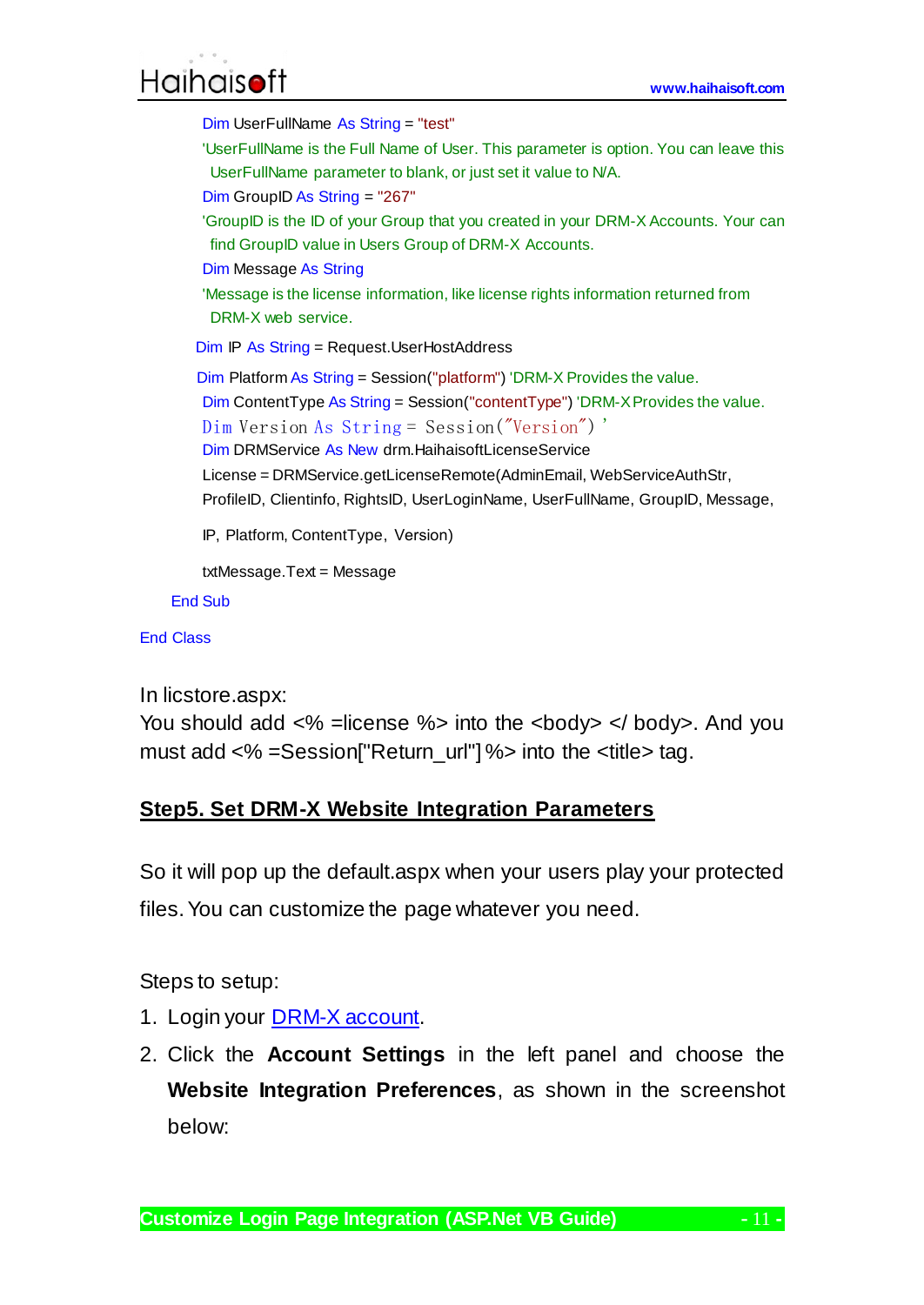# **[www.haihaisoft.com](http://www.haihaisoft.com/)**

|    | <b>Account Home</b>     | <b>Account Settings</b>     |                                        |
|----|-------------------------|-----------------------------|----------------------------------------|
|    | <b>User Group</b>       | Account Information         | Preferences                            |
|    | License Profile         | <b>Contact Information</b>  | <b>Payment Preferences</b>             |
|    | <b>Rights</b>           | <b>Change Password</b>      | <b>Currency Preferences</b>            |
|    | <b>Users</b>            | <b>Notification</b>         | <b>Website Integration Preferences</b> |
| ЛĨ | Reports                 | <b>Renew Service</b>        | <b>End User Settings</b>               |
|    | <b>Account Settings</b> | Select another package here | Manage Blacklist                       |
|    | <b>Protect File</b>     |                             | <b>Force Use Latest Xvast Browser</b>  |

3. Select **Custom login page integration** and enter the URL of your customized page. As shown in the screenshot below:

| <b>Integration Method: Integration Help</b>                                                    |                                                                                                                                                                                                                                                            |
|------------------------------------------------------------------------------------------------|------------------------------------------------------------------------------------------------------------------------------------------------------------------------------------------------------------------------------------------------------------|
| OSynchronize user integration                                                                  | Custom login page integration                                                                                                                                                                                                                              |
| (Recommend for most users)                                                                     | Note: Synchronize user integration is synchronize your website users to DRM-X.com<br>your user. We protect the password with strong encryption. It's secure and easy.<br>Custom login page integration is when user acquiring license, it will pop up your |
|                                                                                                | page. It requires more code work. (Not Recommend, only for advanced users)                                                                                                                                                                                 |
| 123456                                                                                         | website DRM login window to acquire license. It requires you create a new DRM login<br>Please set a Web Service Authentication String for DRM-X web service (DRM-X need                                                                                    |
| you provide this string to access DRM-X web service.)<br>by pop window when acquiring license) | Please enter License URL(Must begin with http:// or https://) (License URL is the url used                                                                                                                                                                 |

4. Click the **Submit** button below and you will get the message shown on the picture below:

**Customize Login Page Integration (ASP.Net VB Guide) -** 12 **-**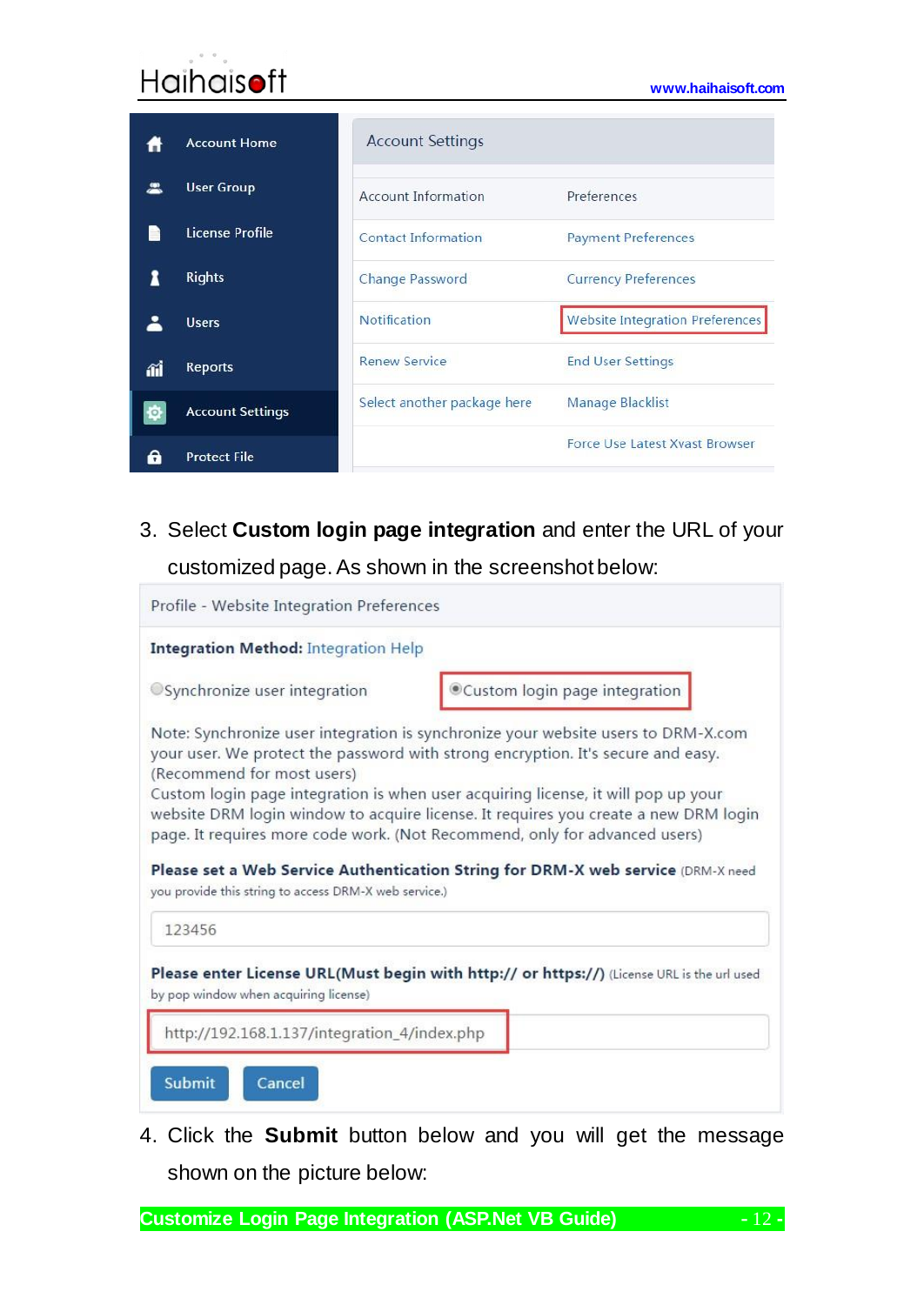| You have updated Website Integration Preferences successfully. |                               |
|----------------------------------------------------------------|-------------------------------|
|                                                                |                               |
| Profile - Website Integration Preferences                      |                               |
| <b>Integration Method: Integration Help</b>                    |                               |
| OSynchronize user integration                                  | Custom login page integration |

#### <span id="page-12-0"></span>**Step**6: **Integration Error Messages**

When you integrate DRM-X 3.0 with your website, it may return some error messages. You should write code check the returned error messages and displays the error messages properly to end users. It will help you and your users identify the error easily. For example: Exceed Bind Number, License Profile doesn't exists, User Group doesn't exists, License Rights doesn't exists and Rights Expired.

- 1. Content Provider has insufficient funds in DRM-X 3.0 platform. Message = "Your remain fund is not enough to pay monthly fee. Please add fund to your DRM-X account. For more information, please visit: http://www.drm-x.com" License Return "ERROR: ADMIN\_NO\_MONEY"
- 2. The Rights have expired, the expiration date is less than the current date. Message = "ERROR:RIGHTS EXPIRED" License Return "No License"
- 3. The Rights have not begin, the begin date is greater than the current date. Message = "ERROR:RIGHTS EXPIRED" License Return "No License"
- 4. Exceeded hardware combined number Message = "Sorry, you can only acquire license in " & AllowBindNum & " computers. Please contact your content owner for details." License Return "ERROR:EXCEED\_BIND"
- 5. Common Returned Message Message = "Webmaster doesn't have the User Group or you don't have permission to access this User Group. Please contact your webmaster for details." Content provider doesn't have this user group, or you don't have permission to access to this User Group.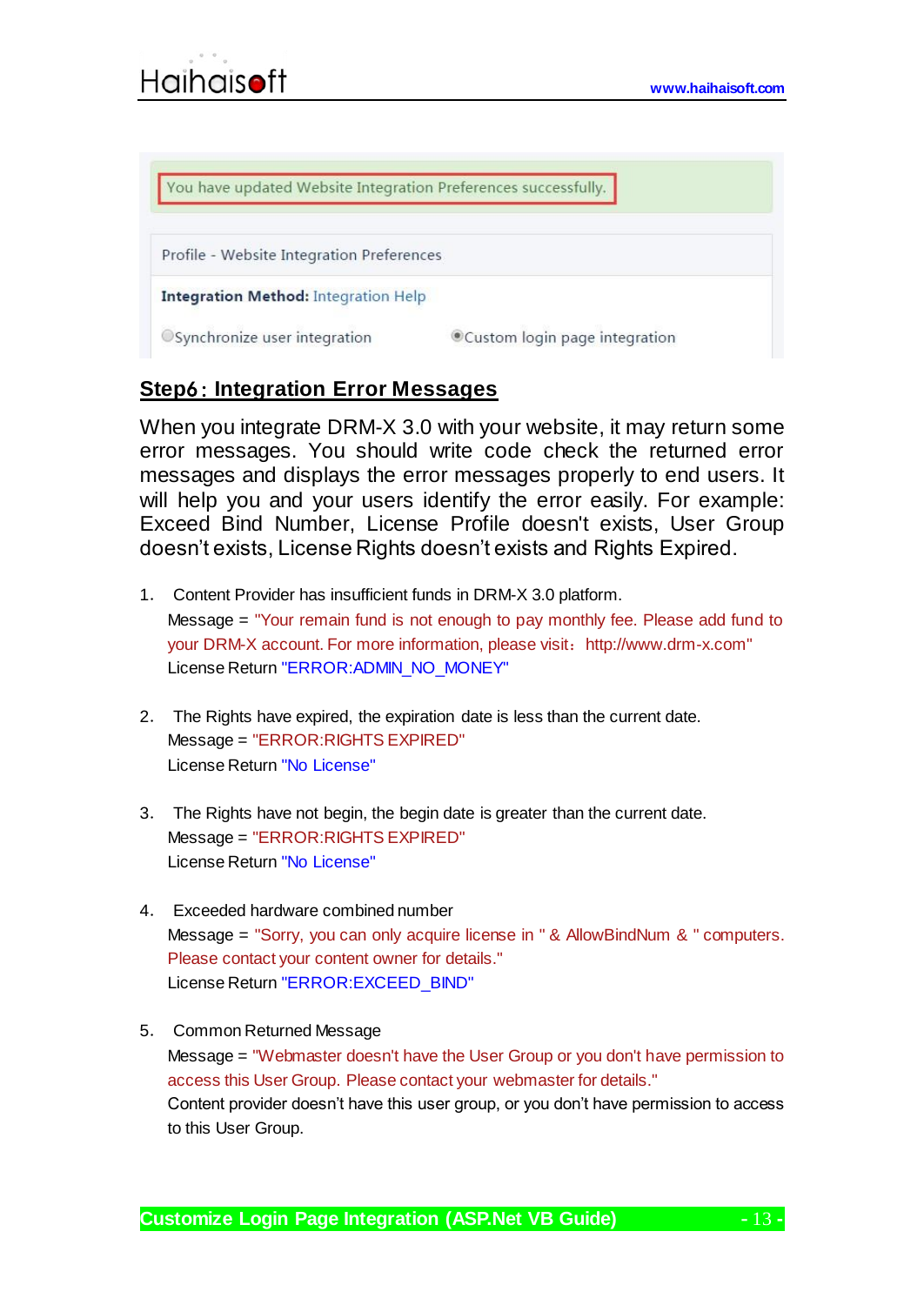

Message = "Webmaster doesn't have this Rights or you don't have permission to acquire this rights. Please contact your webmaster for details."

Content owner doesn't have this License Rights, or you don't have permission to acquire this Rights.

Message = "Webmaster hasn't encrypt this file or you don't have permission to acquire license. Please contact your webmaster for details."

Content owner hasn't encrypted this file (The License Profile does not exist ), or you don't have permission to acquire this License Profile.

#### <span id="page-13-0"></span>**Step7. Open your contents protected by DRM-X**

Congratulations! Till now, the integration has been done. When the users open your encrypted content, it will pop up the custom login page.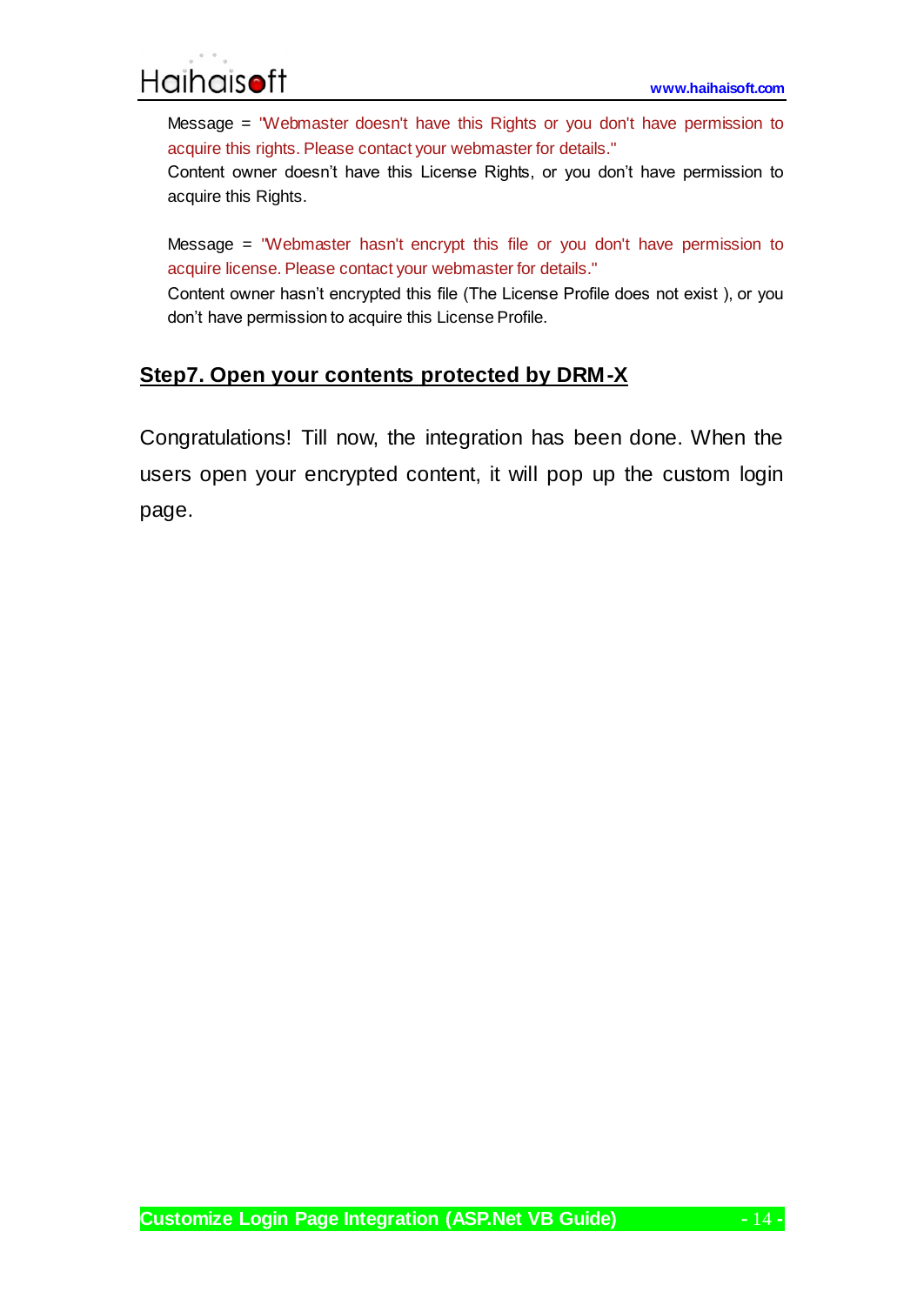## <span id="page-14-0"></span>**Related Tutorials**

- **[DRM-X 4.0 Synchronize User Integration \(ASP.net VB Guide\)](https://www.drm-x.com/download/DRM-X_4.0_Integration/DRM-X_4.0_Synchronize_User_Integration_VB.pdf)**
- **[DRM-X 4.0 Synchronize User Integration \(PHP Guide\)](https://www.drm-x.com/download/DRM-X_4.0_Integration/DRM-X_4.0_Synchronize_User_Integration_PHP.zip)**
- [DRM-X 4.0 Customize Login Page Integration \(PHP Guide\)](https://www.drm-x.com/download/DRM-X_4.0_Integration/DRM-X_4.0_Custom_Login_Page_Integration_PHP.zip)
- **[DRM-X 4.0 Synchronize User Integration \(ASP.net C# Guide\)](https://www.drm-x.com/download/DRM-X_4.0_Integration/DRM-X_4.0_Synchronize_User_Integration_C.pdf)**
- **[DRM-X 4.0 Customize Login Page Integration \(ASP.net C# Guide\)](https://www.drm-x.com/download/DRM-X_4.0_Integration/DRM-X_4.0_Custom_Login_Page_Integration_C.pdf)**